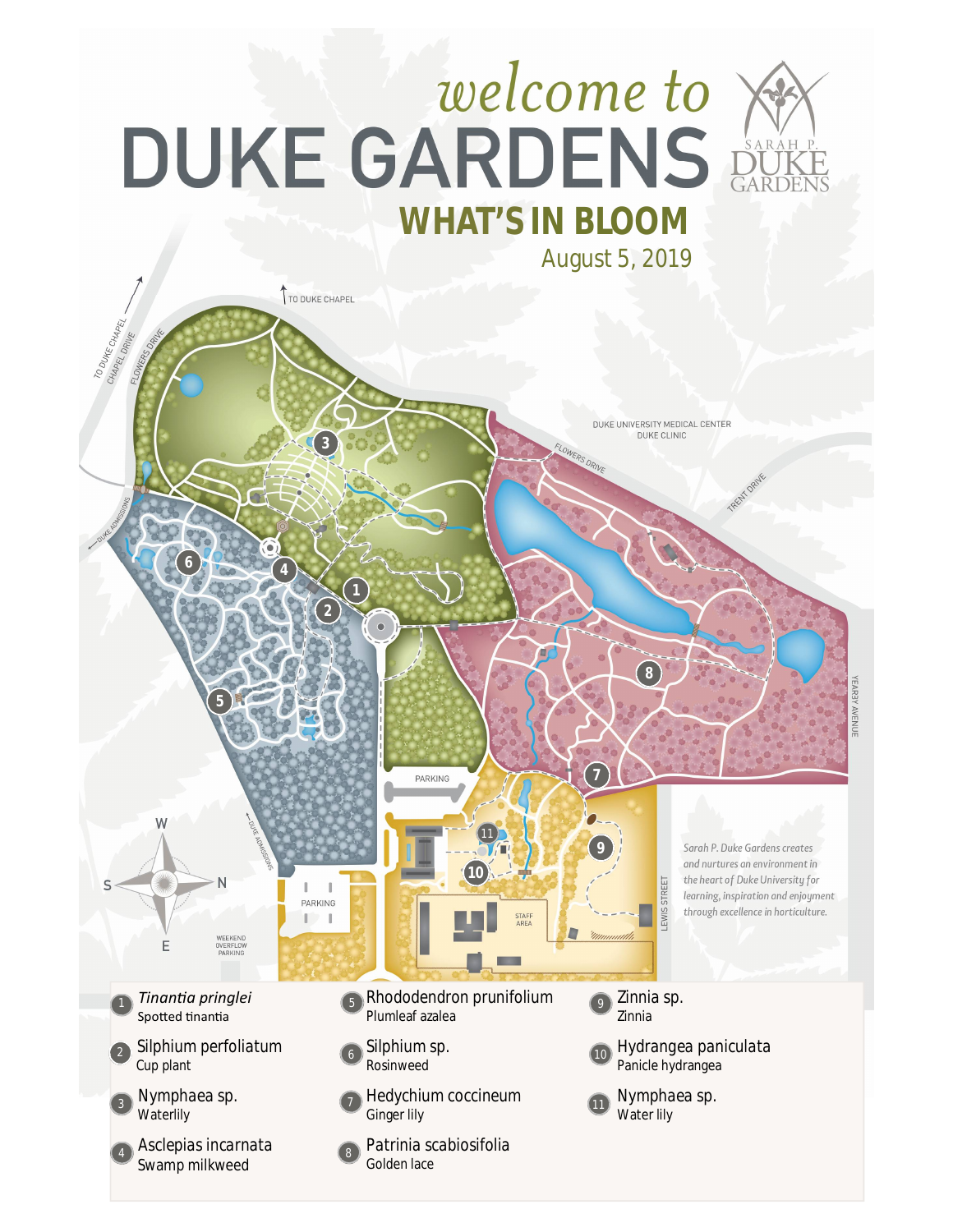

August 5, 2019

### **BLOMQUIST GARDEN OF NATIVE PLANTS**

*Asclepias incarnata* Swamp milkweed *Chamaecrista fasciculata* Patridge pea *Eutrochium maculatum* SpoƩed joe-pye weed *Heliopsis helianthoides* Smooth oxeye *Helianthus resinosus* Resindot sunflower *Lobelia cardinalis* Cardinal flower *Pycnanthemum incanum* Hoary mountain mint *Rhododendron prunifolium* Plumleaf azalea *Rudbeckia laciniata* Cutleaf coneflower

*Silphium* sp. Rosinweed *Smallanthus uvedalius* Hairy leafcup *Vernonia noveboracensis* New York ironweed

# **DORIS DUKE CENTER GARDENS**

*Echinacea purpurea* Coneflower *Crinum* sp. Crinum *Gaura lindheimeri* Gaura *Hedychium* sp. Ginger lily *Hemerocallis* sp. Daylily *Hibiscus* sp. Hibiscus *Hydrangea paniculata* Panicle hydrangea *Lagerstroemia indica* Crape myrtle *Nymphaea* sp. Waterlily

#### **CULBERSON ASIATIC ARBORETUM**

*Hedychium coccineum* Scarlet ginger lily *Hedychium densiflorum Gingerlily Hemerocallis* sp. Daylily *Hosta* sp. Hosta *Lagerstroemia indica* Crape myrtle *Musa veluƟna* Pink hardy banana

#### **HISTORIC GARDENS**

*Abelia grandiflora* Abelia *Begonia grandis* Hardy begonia *Eucomis comosa* Pineapple lily *Eupatorium purpureum* Joe Pye weed *Hibiscus* sp. Hibiscus *Hydrangea paniculata* Panicle hydrangea *Indigofera amblyantha* Indigofera *Lagerstroemia indica* Crape myrtle *Nymphaea* sp. Waterlily *Phlox paniculata* Garden phlox

*Phlox paniculata* Garden phlox *Rudbeckia fulgida* Orange coneflower *Zinnia* sp. Zinnia

*Patrinia scabiosifolia* Golden lace

*Pycnanthemum incanum* Hoary mountain mint *Rudbeckia fulgida* Orange coneflower *Silphium perfoliatum* var. *connatum* Cup plant *TinanƟa pringlei* Speckled ƟnanƟa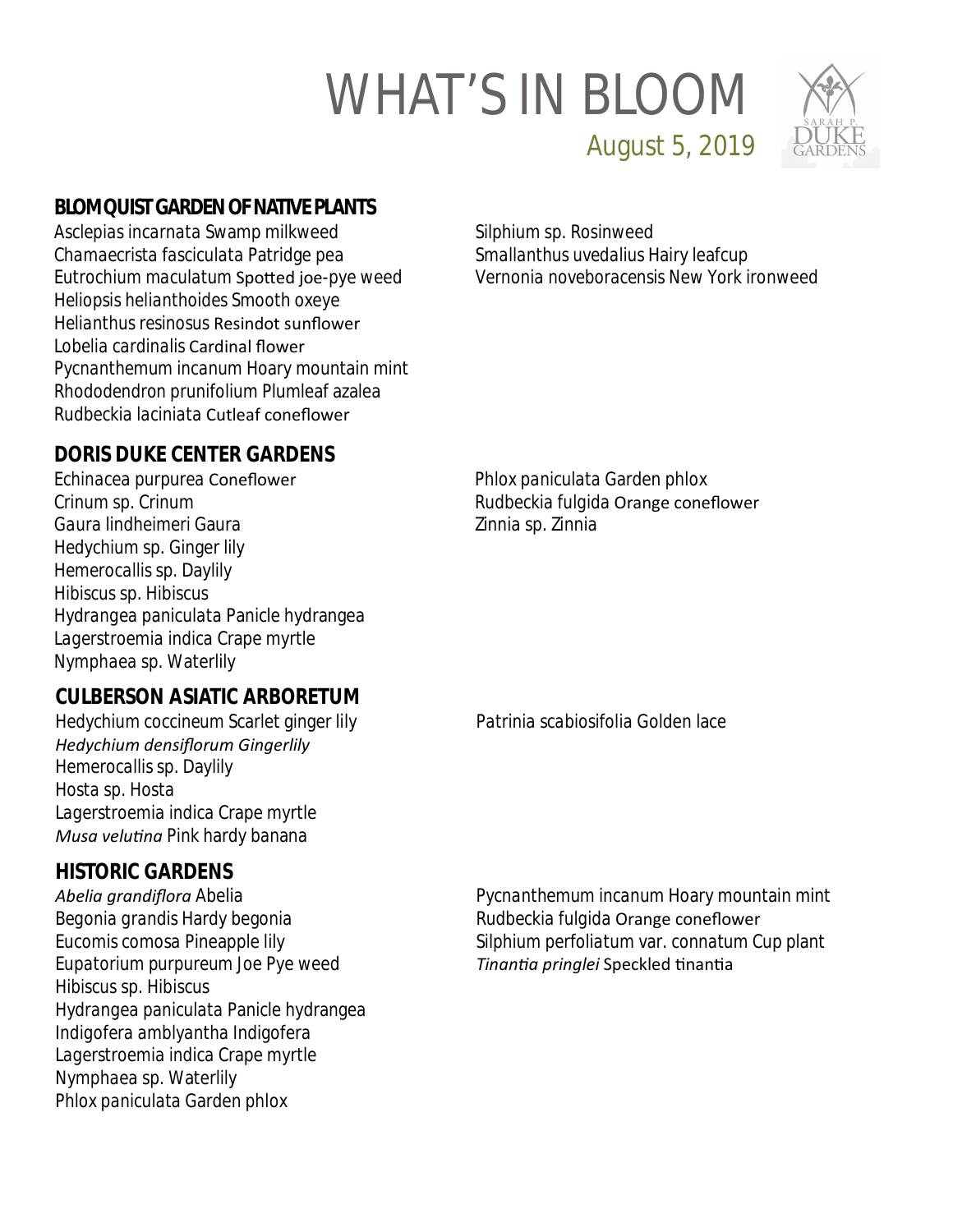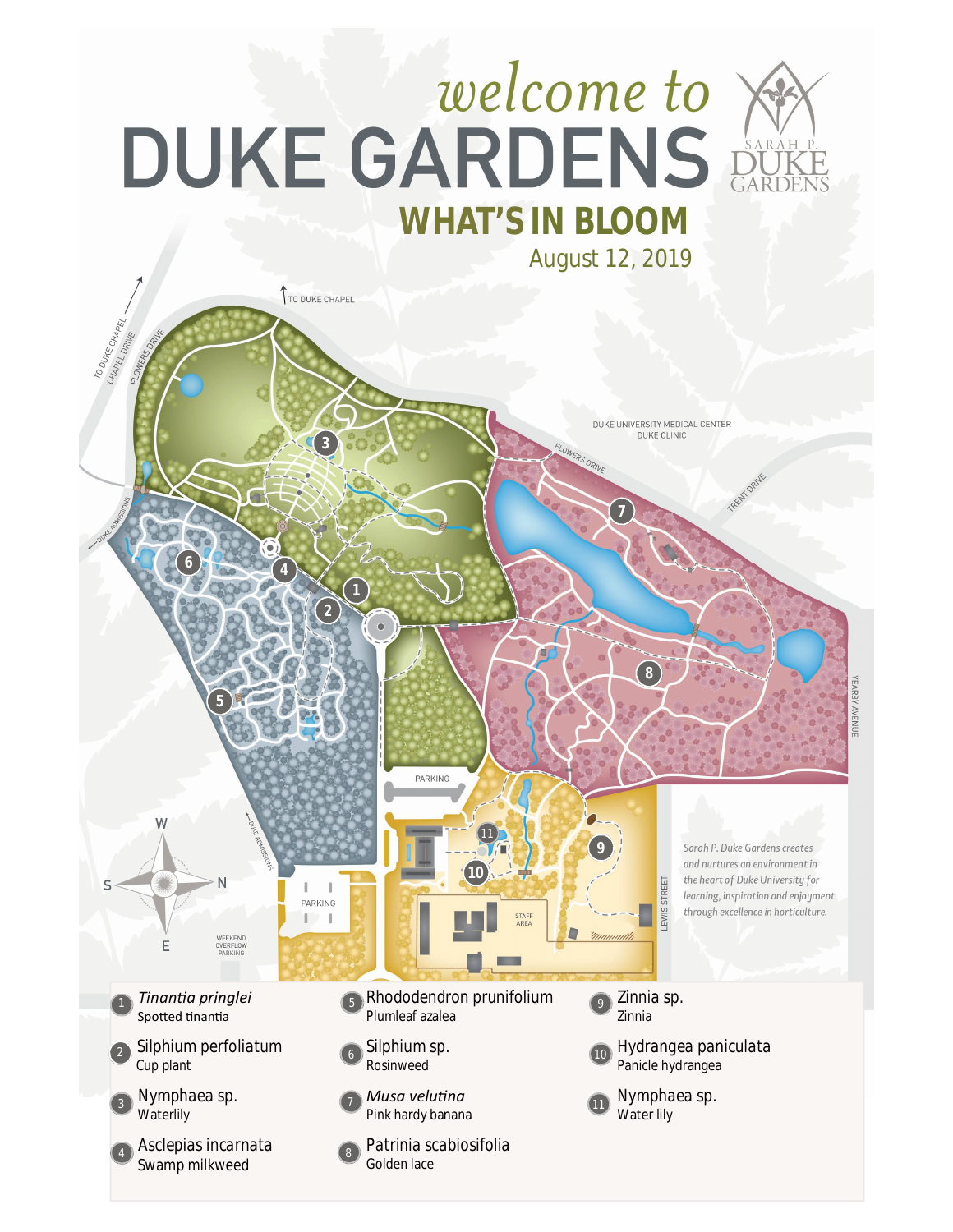

August 12, 2019

## **BLOMQUIST GARDEN OF NATIVE PLANTS**

*Asclepias incarnata* Swamp milkweed *Chamaecrista fasciculata* Patridge pea *Eutrochium maculatum* SpoƩed joe-pye weed *Heliopsis helianthoides* Smooth oxeye *Helianthus resinosus* Resindot sunflower *Lobelia cardinalis* Cardinal flower *Rhododendron prunifolium* Plumleaf azalea *Rudbeckia laciniata* Cutleaf coneflower *Silphium* sp. Rosinweed

*Smallanthus uvedalius* Hairy leafcup *Vernonia noveboracensis* New York ironweed

## **DORIS DUKE CENTER GARDENS**

*Echinacea purpurea* Coneflower *Gaura lindheimeri* Gaura *Hedychium* sp. Ginger lily *Hemerocallis* sp. Daylily *Hibiscus* sp. Hibiscus *Hydrangea paniculata* Panicle hydrangea *Lagerstroemia indica* Crape myrtle *Nymphaea* sp. Waterlily *Phlox paniculata* Garden phlox

#### **CULBERSON ASIATIC ARBORETUM**

*Hedychium* sp. Gingerlily *Hemerocallis* sp. Daylily *Hosta* sp. Hosta *Lagerstroemia indica* Crape myrtle *Musa veluƟna* Pink hardy banana *Patrinia scabiosifolia* Golden lace

### **HISTORIC GARDENS**

*Abelia grandiflora* Abelia *Begonia grandis* Hardy begonia *Eucomis comosa* Pineapple lily *Eupatorium purpureum* Joe Pye weed *Hibiscus* sp. Hibiscus *Hydrangea paniculata* Panicle hydrangea *Lagerstroemia indica* Crape myrtle *Nymphaea* sp. Waterlily *Phlox paniculata* Garden phlox

*Rudbeckia fulgida* Orange coneflower *Zinnia* sp. Zinnia

*Rudbeckia fulgida* Orange coneflower *Silphium perfoliatum* var. *connatum* Cup plant *TinanƟa pringlei* Speckled ƟnanƟa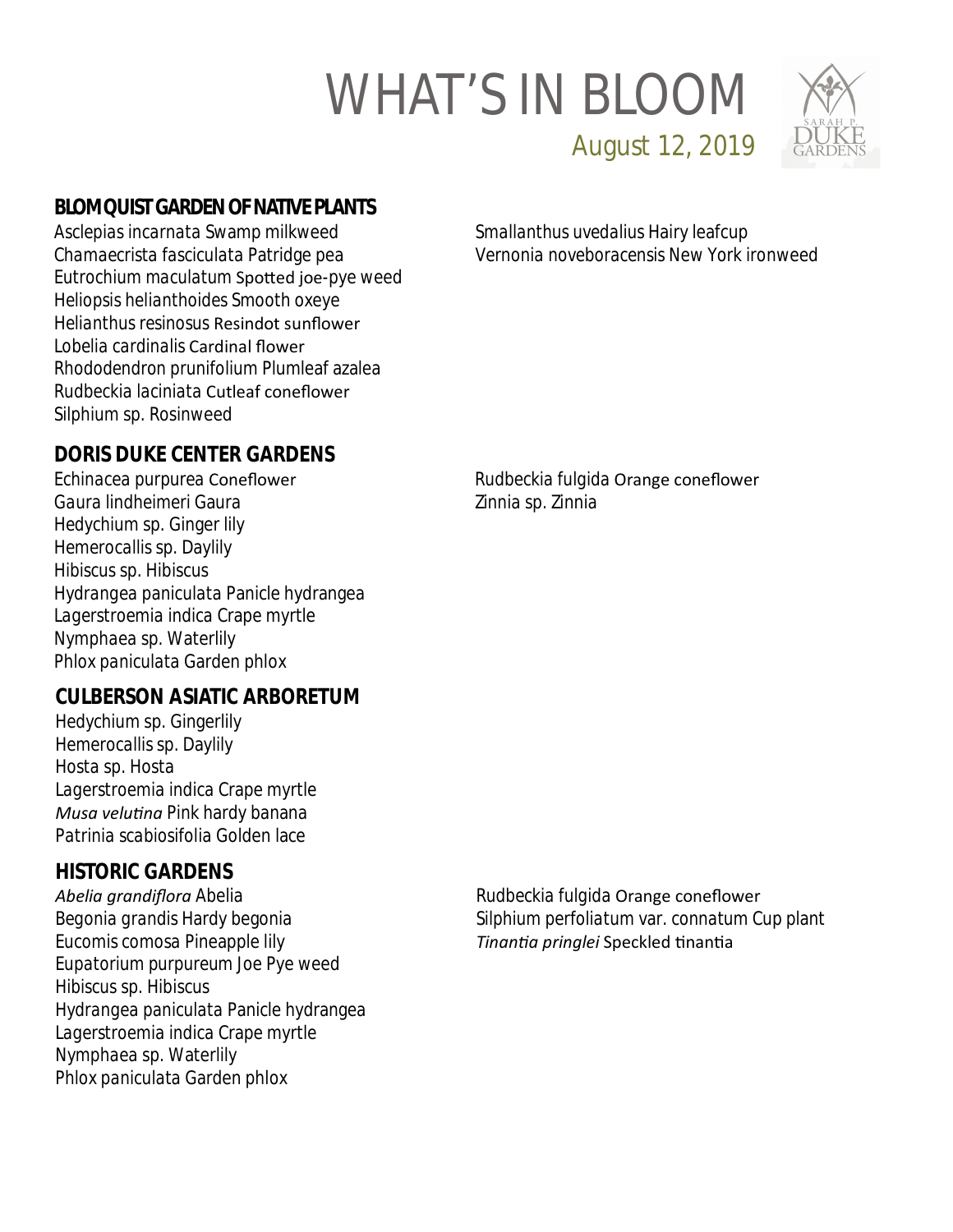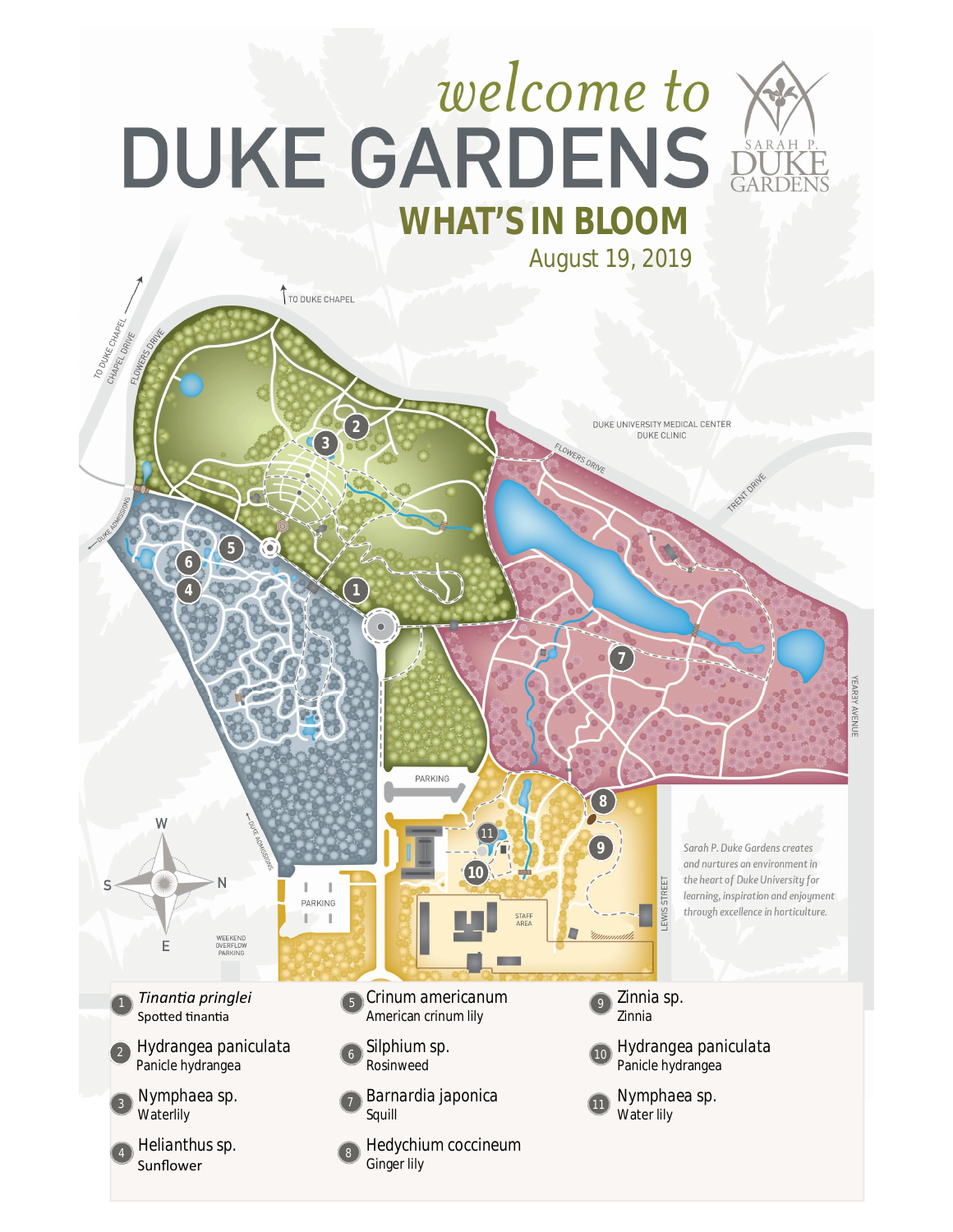

August 19, 2019

## **BLOMQUIST GARDEN OF NATIVE PLANTS**

*Chamaecrista fasciculata* Patridge pea *Collinsonia canadensis* Richweed *Crinum americanum* American crinum lily *Eupatorium rotundifolium* Roundleaf thoroughwort *Eutrochium maculatum* SpoƩed joe-pye weed *Heliopsis helianthoides* Smooth oxeye *Helianthus* sp. Sunflower *Lobelia cardinalis* Cardinal flower *Rudbeckia laciniata* Cutleaf coneflower

*Silphium asteriscus* Starry rosinweed *Silphium terebinthinaceum* Prairie dock *Vernonia noveboracensis* New York ironweed

## **DORIS DUKE CENTER GARDENS**

*Gaura lindheimeri* Gaura *Hedychium* sp. Ginger lily **Helianthus tuberosus Jerusalem artichoke** *Hemerocallis* sp. Daylily *Hibiscus* sp. Hibiscus *Hydrangea paniculata* Panicle hydrangea *Lagerstroemia indica* Crape myrtle *Nymphaea* sp. Waterlily *Phlox paniculata* Garden phlox

*Rudbeckia fulgida* Orange coneflower *Zinnia* sp. Zinnia

### **CULBERSON ASIATIC ARBORETUM**

*Barnardia japonica* Squill *Hedychium coccineum* Gingerlily *Hedychium coronarium* White butterfly lily *Hemerocallis* sp. Daylily *Hosta* sp. Hosta *Lagerstroemia indica* Crape myrtle

#### **HISTORIC GARDENS**

*Abelia grandiflora* Abelia *Anemone x hybrida* Anemone *Begonia grandis* Hardy begonia *Eucomis comosa* Pineapple lily *Eupatorium purpureum* Joe Pye weed *Hibiscus* sp. Hibiscus *Hosta* sp. Hosta *Hydrangea paniculata* Panicle hydrangea *Lagerstroemia indica* Crape myrtle *Nymphaea* sp. Waterlily

*Musa veluƟna* Pink hardy banana *Patrinia scabiosifolia* Golden lace

*Phlox paniculata* Garden phlox *Rudbeckia fulgida* Orange coneflower *TinanƟa pringlei* Speckled ƟnanƟa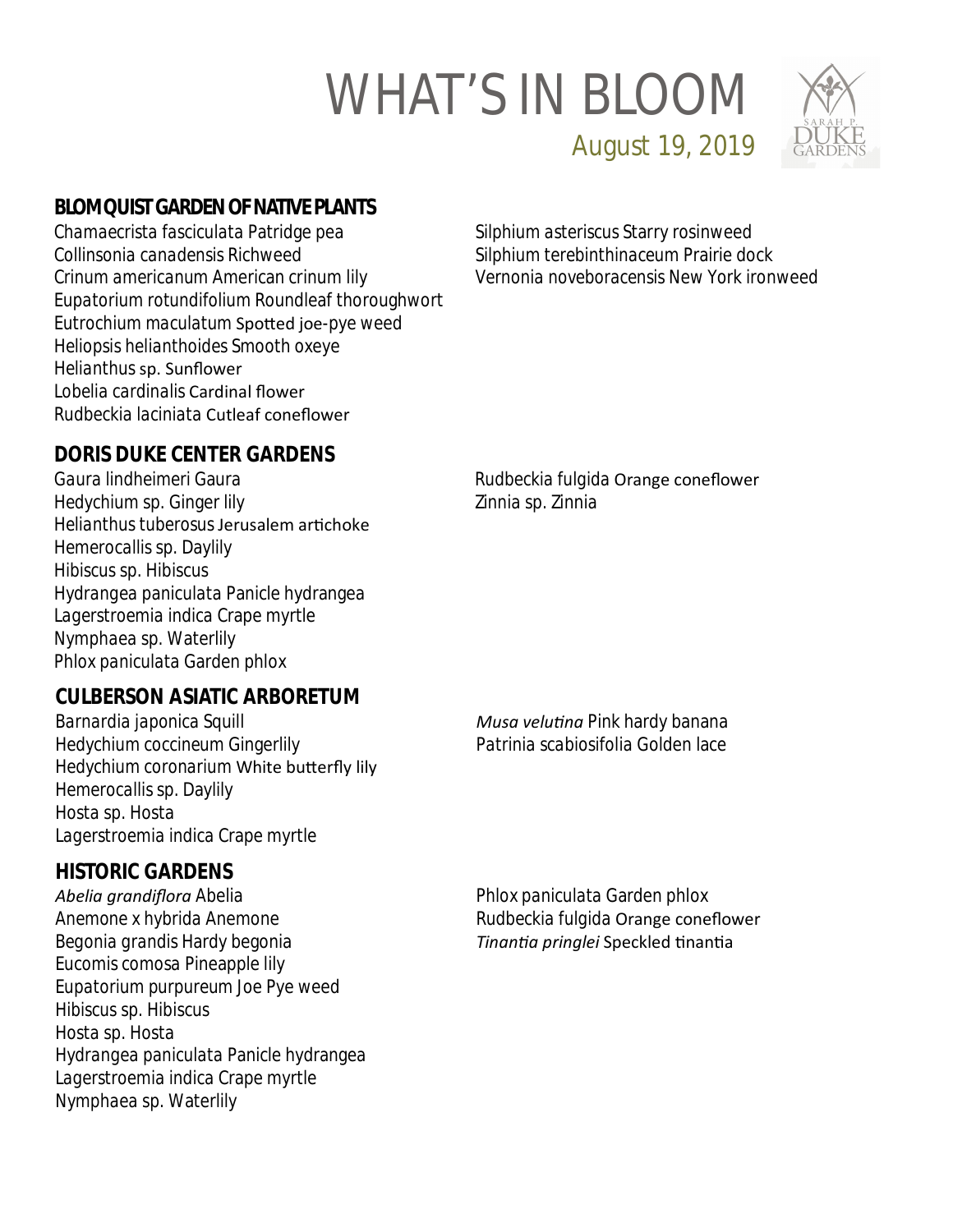